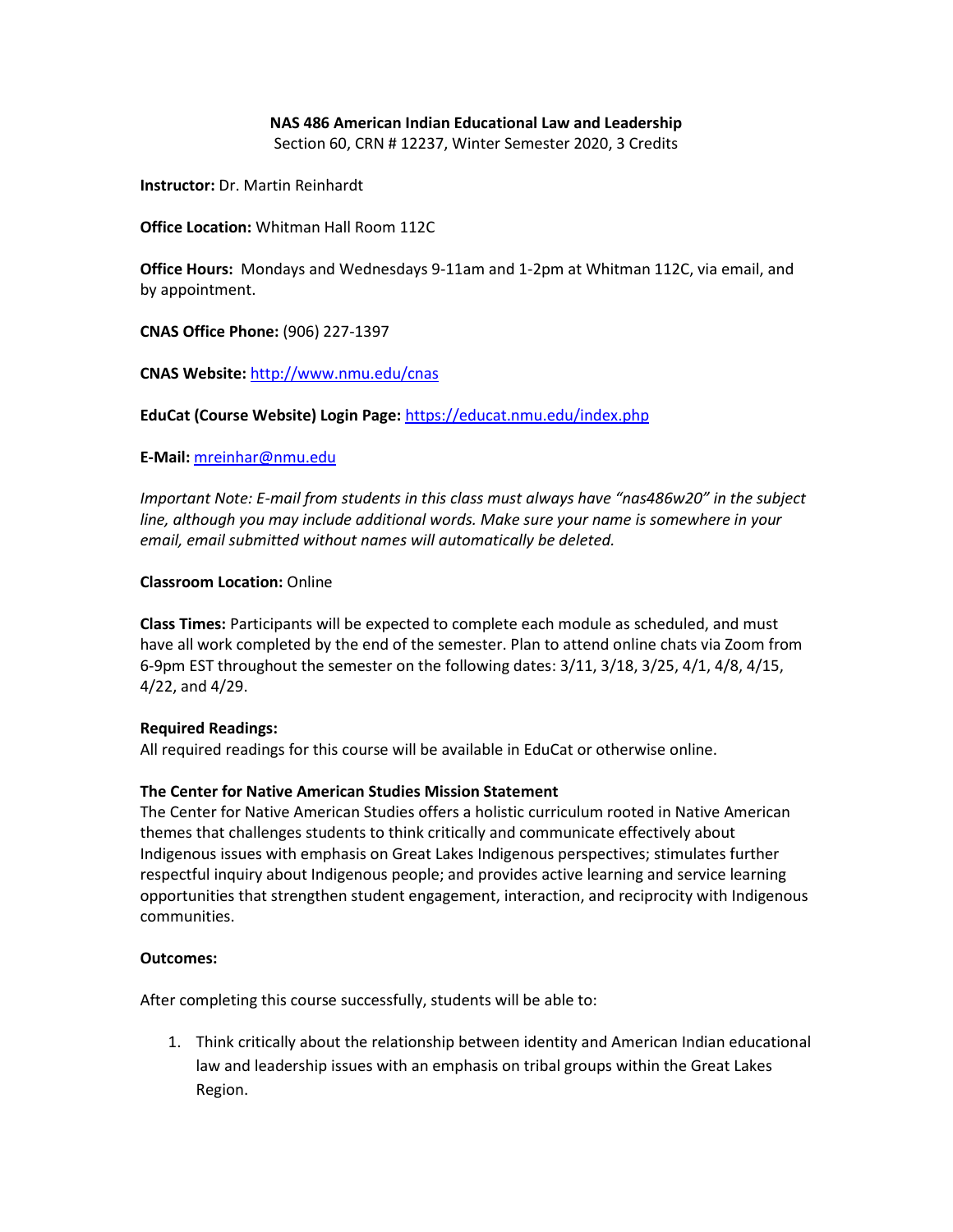- 2. Communicate effectively about the relationship between identity and American Indian educational law and leadership issues with an emphasis on tribal groups within the Great Lakes Region.
- 3. Think critically about the history and current status of American Indian educational law and leadership issues with an emphasis on tribal groups within the Great Lakes Region.
- 4. Communicate effectively about the history and current status of American Indian educational law and leadership issues with an emphasis on tribal groups within the Great Lakes Region.
- 5. Engage in respectful inquiry about American Indian educational law and leadership.
- 6. Articulate how their active learning experience is related to American Indian educational law and leadership.
- 7. Articulate how their active learning experience strengthened their student engagement, interaction, and reciprocity.

| <b>Assessment Strategies/Outcomes</b>       |                                           |  |
|---------------------------------------------|-------------------------------------------|--|
| 1. Module Quizzes (Outcomes: 1,2,3,4)       | 7 quizzes x 100 possible points each=     |  |
|                                             | 700 possible points $/ 7 = 100$ possible  |  |
|                                             | assessment strategy average points        |  |
| 2. Scenarios Responses (Outcomes: 1,2,3,4)  | 1 set of responses worth 100 possible     |  |
|                                             | assessment strategy points                |  |
| 3. Active Learning/Service Learning Project | 1 project worth 100 possible              |  |
| Outcomes: 1,2,3,4,5,6,7)                    | assessment strategy points                |  |
| 4. Attendance and Participation             | 8 live chats (meaningful and active       |  |
|                                             | participation) + 3 asynchronous posts $x$ |  |
|                                             | 10 possible points each $=$ 100 possible  |  |
|                                             | points                                    |  |
| Undergraduate Students Final Grades         | 400 possible points $/ 5 = 100$ possible  |  |
|                                             | assessment strategies average points      |  |
| <b>Graduate Students Only</b>               |                                           |  |
| 5. Research Paper (Graduate Students Only)  | 1 research paper worth 100 possible       |  |
| (Outcomes: 1,2,3,4,5)                       | assessment strategy points                |  |
| <b>Graduate Students Final Grades</b>       | 500 possible points $/ 6 = 100$ possible  |  |
|                                             | assessment strategies average points      |  |

# **Grading:**

Final grades for this class will be an average of scores for each assessment strategy. Total possible points for each assessment strategy will be 100. Specific requirements for each assessment strategy are included in the scoring rubrics on each assessment strategy sheets. All work must be submitted by the due date/time unless otherwise arranged with the instructor. Late work may be occasionally accepted, but will have points deducted.

| A 94-100  | A-90-93       | B+ 87-89  | B 84-86 | B-80-83       | $C+77-79$ |
|-----------|---------------|-----------|---------|---------------|-----------|
| $C$ 74-76 | $C - 70 - 73$ | $D+67-69$ | D 64-66 | $D - 60 - 63$ | F < 60    |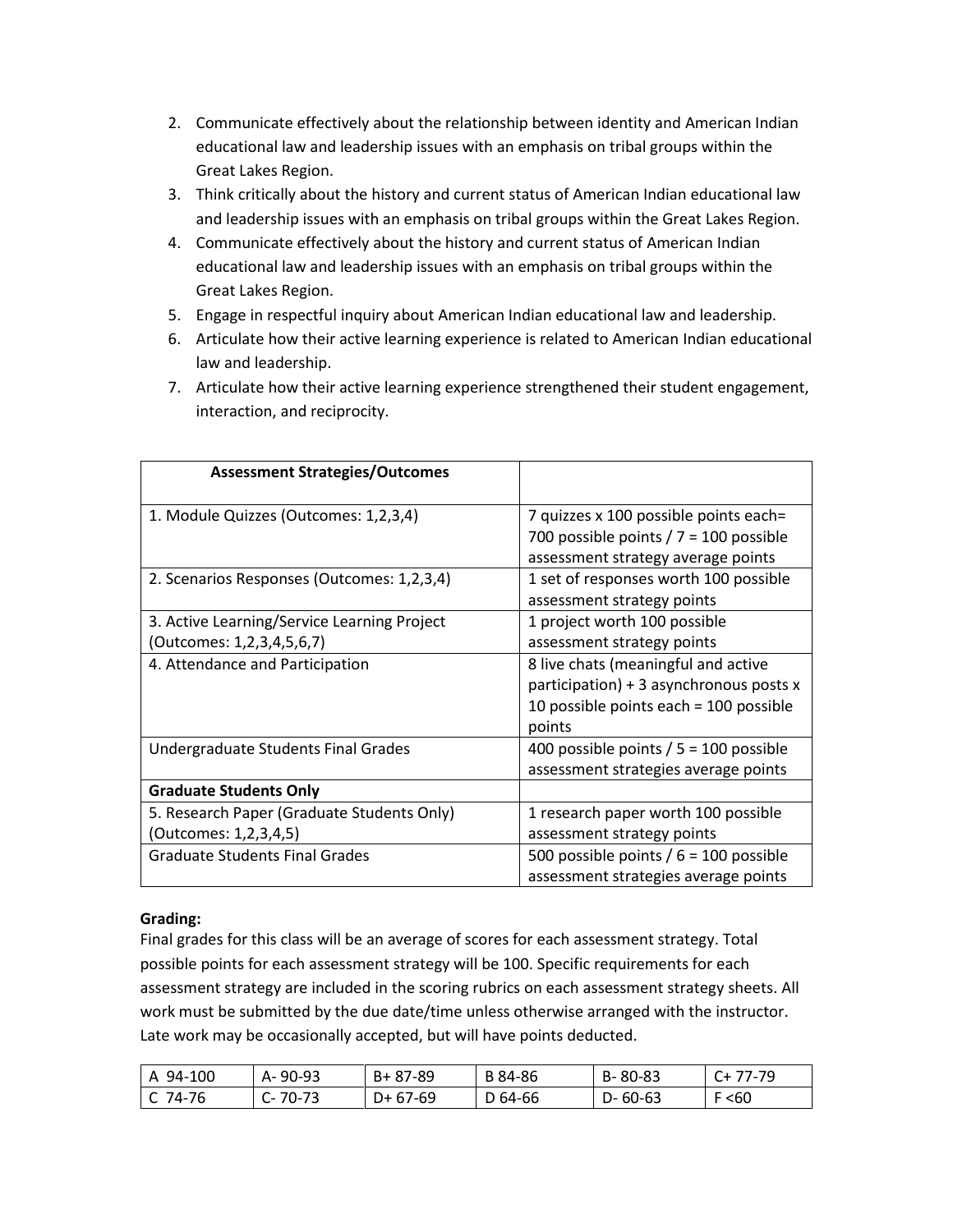#### **Class Etiquette and Expectations:**

Treat others the way you would like to be treated. Say what you mean. Mean what you say. Don't be mean when you say it.

Do not be distracted while in a live chat, pay attention and participate. If you are dealing with a family emergency, you should let your instructor know of the situation beforehand, or as it occurs.

Attendance and participation at live chats are mandatory and will impact your overall grade. This includes being on-time. Tardiness of 15 or more minutes will result in a lower grade. Tardiness of more than half of a chat will be counted as an absence. Participation in live chats and asynchronous discussions is mandatory. If you do not participate, it will result in a lower grade.

If you know you will be missing a class, it is your responsibility to arrange to have someone take notes for you. Office hours are not class make-up time.

Excused absences include medical appointments with a physicians slip, funerals, pre-approved university sponsored events, and other absences based on instructor discretion.

#### **Academic Honesty:**

Students are expected to do their own work unless advised that collaboration is acceptable. This means that you may use facts from other sources if you re-write them in your own words. Anytime you quote directly from another source or paraphrase substantially, you must cite the source you used. When you take a test, you are expected to keep your eyes on your own paper and protect your test paper from being copied by a classmate.

Failure to use proper citation procedure is considered plagiarism (see http://www.nmu.edu/writingcenter/node/69Plagiarism will result in a grade of "0") if it is flagrant and/or deliberate you will receive a grade of "0" for that assignment. In addition, you may be referred to student services for discipline based on college policy as outlined in the Student Handbook in section 2.3.1--Academic Dishonesty (see http://www.nmu.edu/dso/node/62) .

# **NMU's Non-Discrimination Statement:**

Northern Michigan University does not unlawfully discriminate on the basis of race, color, religion, sex, national origin, age, height, weight, marital status, familial status, handicap/disability, sexual orientation, or veteran status in employment or the provision of services, and provides, upon request, reasonable accommodation including auxiliary aids and services necessary to afford individuals with disabilities an equal opportunity to participate in all program and activities. Anyone having civil rights inquiries may contact the Equal Opportunity Office, 502 Cohodas Hall, telephone number (906) 227-2420.

#### **ADA Statement:**

If you have a need for disability-related accommodations or services, please inform the Coordinator of Disability Services in the Dean of Students Office at 2001 C. B. Hedgcock Building (227-1737 or disserv@nmu.edu). Reasonable and effective accommodations and services will be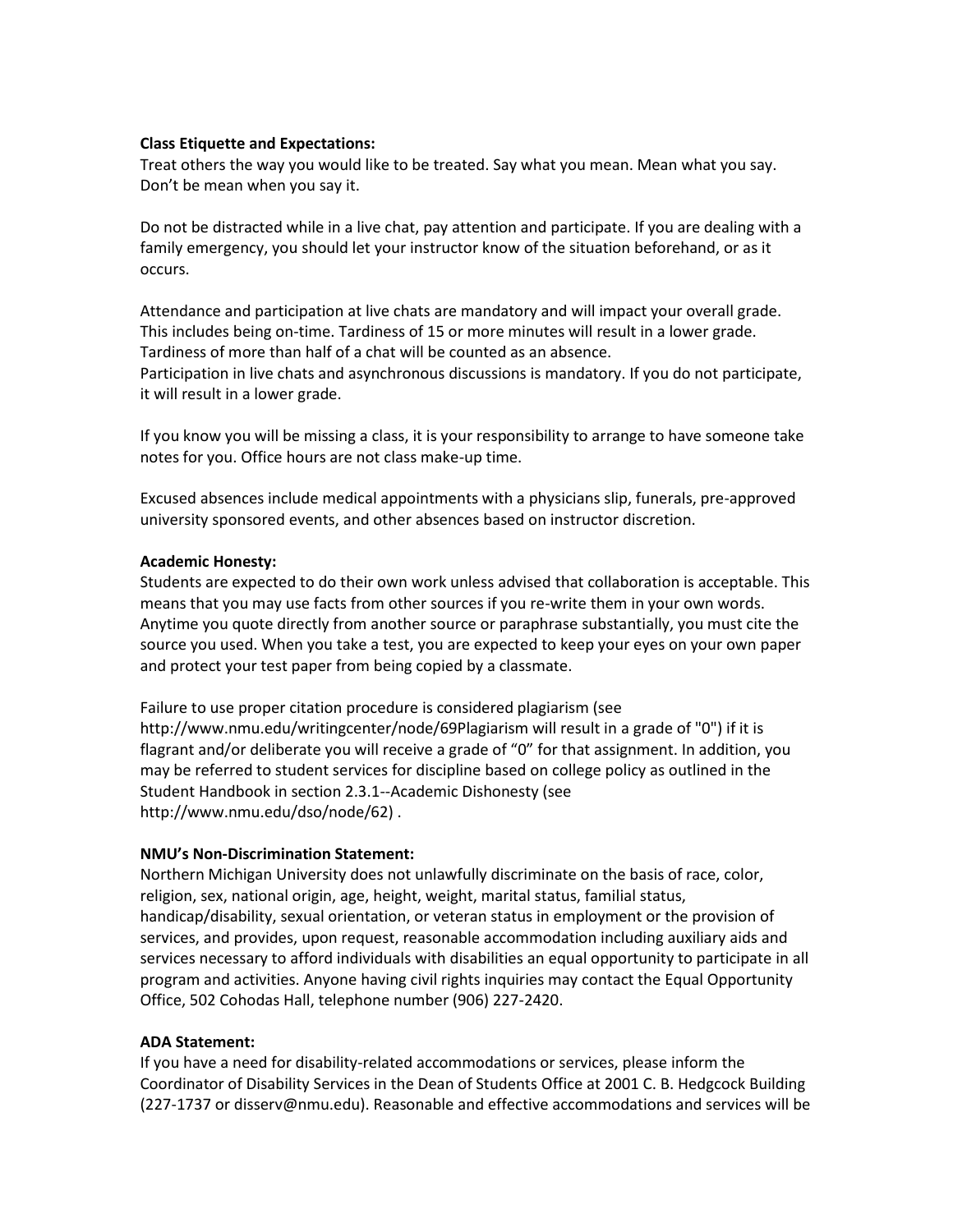provided to students if requests are made in a timely manner, with appropriate documentation, in accordance with federal, state, and University guidelines.

#### **Veterans Services:**

If you are a veteran and need assistance with your benefits or are experiencing complications with your education due to military service connected issues, contact the Veteran Resource Representative in 2101 Hedgcock (227-1402 or mrutledg@nmu.edu). The Veteran Resource Representative can advocate for you before the Veterans Administration and can also help you solve any veteran specific issues you may have.

**Online Assistance:** Contact the NMU helpdesk (906-227-2468) for help with EduCat.

# **Class Modules:**

Each of the following modules covers approximately a two week period. Keep in mind that these are modules, and as such, they may overlap from time to time. All due dates are set within EduCat. If I sense that we need to extend a due date, I will let you know. I will never ask for something earlier than the original due date.

# **Module 1:**

Reading Assignments:

# **Try to have these read prior to our first live chat on 1/17/18 at 6pm.**

1. Post your answer to the following question in the discussion forum by the beginning of the first live chat. How do you think your citizenship has impacted your education? Provide at least four examples. The title of your posting should be "(your first name) question 1". A minimum of 250 words is expected.

2. We will discuss identity as it relates specifically to American Indian educational law & leadership during our first live chat in Zoom.

3. Reading assignments for this module include:

Fletcher, M. (2012-2013). Tribal membership and Indian nationhood. *American Indian Law Review*, Vol. 37, No. 1, pp. 1-17. (Posted at EduCat)

2014 Native Youth Report, Executive Office of the President December 2014. (Posted at EduCat)

4. Answer the questions related to the reading assignments under Quiz 1.

5. Graduate Students Only: Begin developing research paper.

# **Module 2:**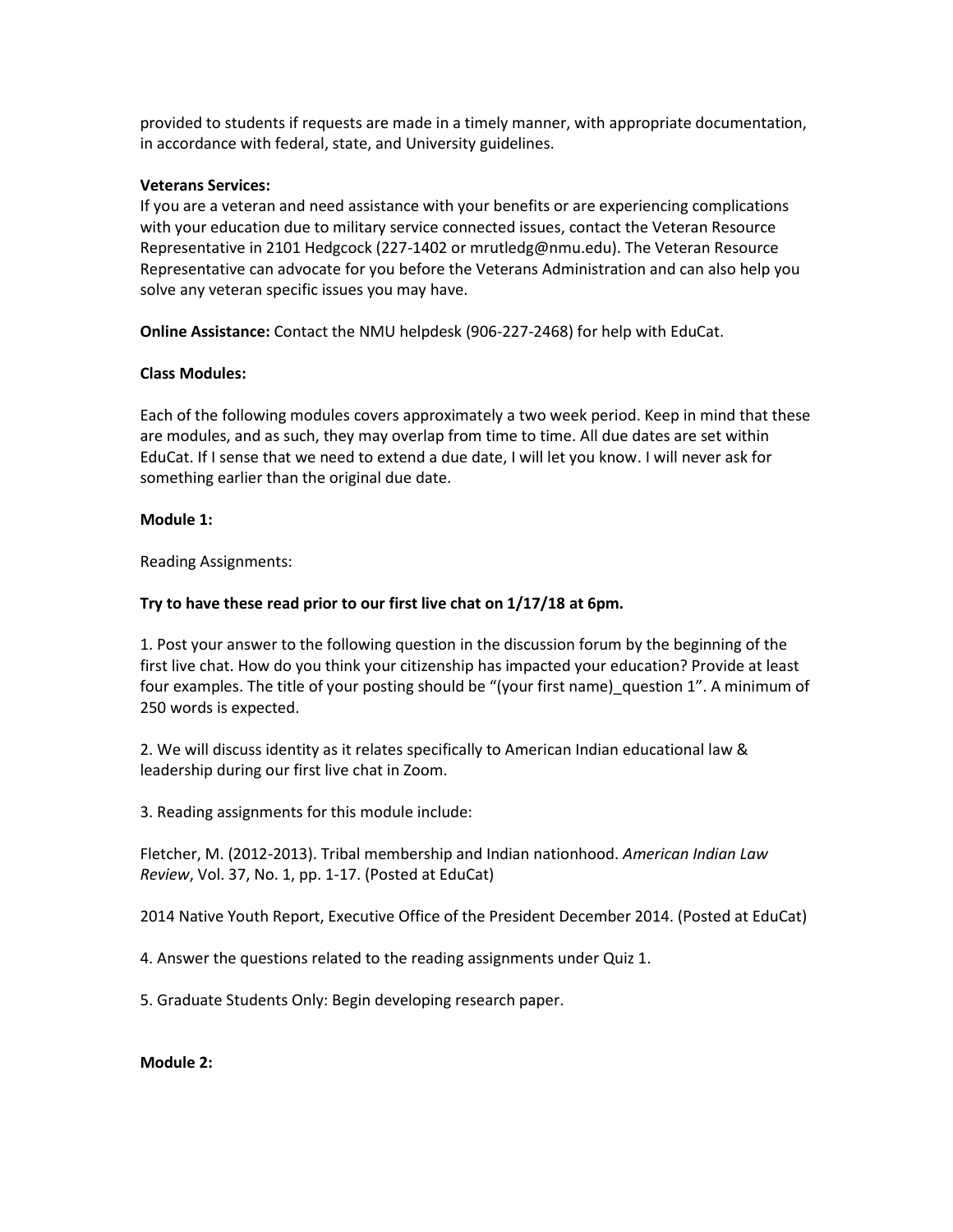1. Post your answer to the following question in the discussion forum by the beginning of the second live chat. What are four things you learned about American Indian treaties and the United States Constitution in your educational experience? The title of your posting should be "(your first name)\_question 2". A minimum of 250 words is expected.

2. We will discuss the treaty and constitutional basis of American Indian education during our second live chat.

3. Determine class action project assignments.

4. Reading assignments for this module include:

Reinhardt, M, and Tippeconnic, J. (2010). "The Treaty Basis of American Indian Education". Indigenous Policy Journal. Vol. XXI, No. 3. (Posted at EduCat)

Reinhardt, M. (June 18, 2015). *Education Provisions in Treaties between the United States and American Indian Tribes*. Session presentation for the Society for American Indian Government Employees 12th Annual National Training Program. Welch, MN. (Posted at EduCat)

Sault Tribe Citizen Win's Tax Appeal for Educational Treaty Rights (Posted on EduCat)

# US Constitution

[http://www.archives.gov/exhibits/charters/constitution\\_transcript.html](http://www.archives.gov/exhibits/charters/constitution_transcript.html)

NARF "Federal Indian Law and Policy Affecting American Indian and Alaska Native Education". <http://www.narf.org/tribalizing-education/>

American Indian Education Legislation passed by the  $115<sup>th</sup> US Congress$  to present day: [https://www.narf.org/nill/bulletins/legislation/115\\_uslegislation.html#ed](https://www.narf.org/nill/bulletins/legislation/115_uslegislation.html#ed)

5. Answer the questions related to the reading assignments under Quiz 2.

# **Module 3:**

1. Post your answer to the following question in the discussion forum by the beginning of the third live chat. How do you think changes in political leadership has impacted your personal educational experience in both positive and negative ways? Explain why each experience is positive or negative, and give two examples of each. The title of your posting should be "(your first name)\_question 3". A minimum of 250 words is expected.

2. We will discuss influences on changes in American Indian education during our third live chat.

3. Reading assignments for this module include:

2015 White House Initiative on American Indian and Alaska Native Education, U.S. Department of Education School Environment Listening Sessions Final Report. (Posted at EduCat)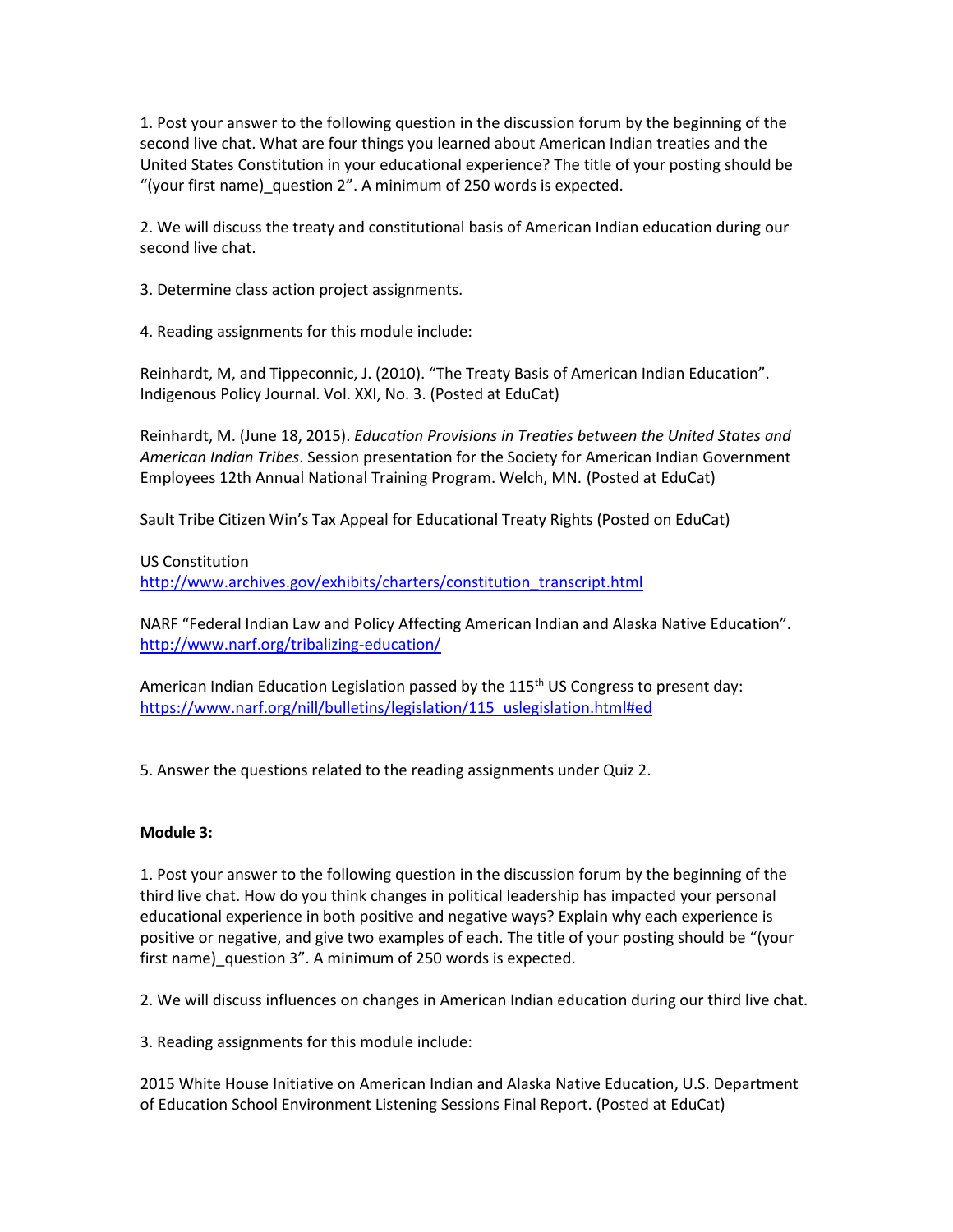Mackey, H. and Warner, L.S. (Spring, 2013). "For Our Children: A Study and Critical Discussion of the Influences on American Indian and Alaska Native Education Policy". *Journal of Critical Thought and Praxis*. Vol. 2; Issue 1. (Posted at EduCat)

Faircloth, S. (2018). "Leadership in the era of the Trump presidency: implications for the education of American Indian children and youth". *Journal of Educational Administration and History*. 50:1, 12-22. (Posted on EduCat)

4. Answer the questions related to the reading assignments under Quiz 3.

#### **Module 4:**

1. We will discuss tribal consultation, court cases that have impacted Indian education, and your responses to the scenarios during our fourth live chat. Guest Presenter TBD.

2. Reading assignments for this module include:

Reinhardt, M. & Bowman, N. (2017). *Tribal Consultation Under the Every Student Succeeds Act: A Guide for Tribal Leaders and Communities*. Midwest Comprehensive Center at American Institutes for Research and Bowman Performance Consulting. (Posted on EduCat)

Reinhardt, M. & Bowman, N. (2017). *Tribal Consultation Under the Every Student Succeeds Act: A Guide for Affected Districts*. Midwest Comprehensive Center at American Institutes for Research and Bowman Performance Consulting. (Posted on EduCat)

Tribal Leaders Speak: The State of Indian Education, 2010 Summary (Posted on EduCat)

Tri-Lateral Model (Posted on EduCat)

Reinhardt Comments on Tribal Leaders Roundtable (Posted on EduCat)

Executive Order on Indian Education (Posted on EduCat)

Indian Education Court Cases (Posted on EduCat)

3. Answer the questions related to the reading assignments under Quiz 4.

4. Scenario responses due.

#### **Module 5:**

1. We will discuss Indian education leadership during our fifth live chat. Guest Presenter TBD.

2. Reading assignments for this module include: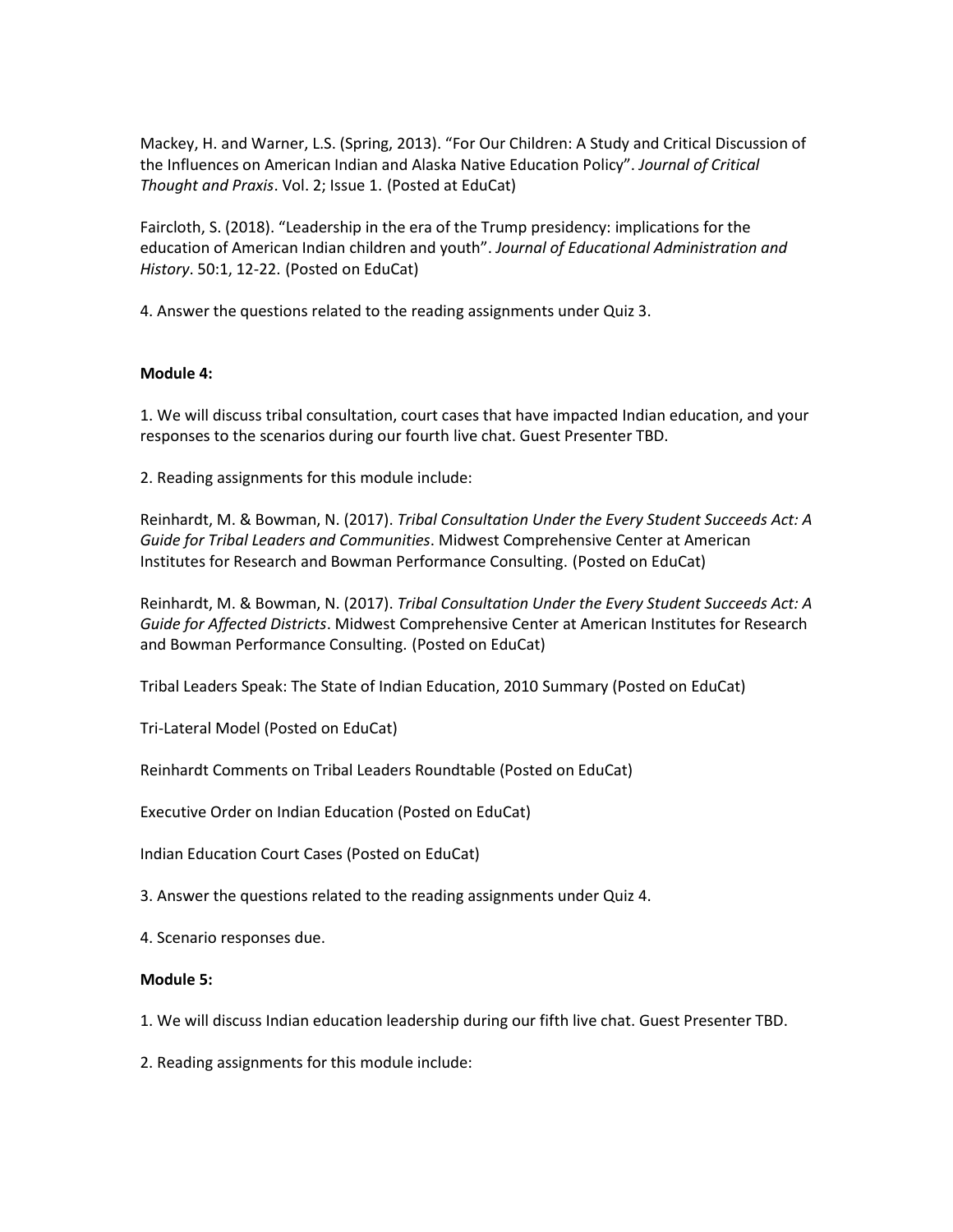Benham, M. & Murakami-Ramalho, E. (2010). Engaging in educational leadership: the generosity of spirit, International Journal of Leadership in Education: Theory and Practice, 13:1, pp. 77-91. (Posted on EduCat)

Faircloth, S. & Tippeconnic, J. (2013). Leadership in Indigenous Education: Challenges and Opportunities for Change. American Journal of Education, Vol. 119, No. 4, pp. 481-486. (Posted on EduCat)

Warner, L. S., & Grint, K. (2006). American Indian ways of leading and knowing. Leadership, 2, 225-244. (Posted on EduCat)

3. Answer the questions related to the reading assignments under Quiz 5.

# **Module 6:**

1. We will discuss the role of American Indian education in tribal nation rebuilding during our sixth live chat. Guest Presenter TBD.

2. Reading assignments for this module include:

McKinleyJones Brayboy, B., Castagno, A. & J. Solyom. (August 2014). Looking into the Hearts of Native Peoples: Nation Building as an Institutional Orientation for Graduate Education. *American Journal of Education*, Vol. 120, No. 4, Racial Diversity in Graduate Education, pp. 575-596. (Posted on EduCat)

Francesca A. López, Julian Vasquez Heilig, and Jacqueline Schram. (August 2013). A Story within a Story: Culturally Responsive Schooling and American Indian and Alaska Native Achievement in the National Indian Education Study. *American Journal of Education*, Vol. 119, No. 4, Leadership in Indigenous Education. pp. 513-538. (Posted on EduCat)

3. Answer the questions related to the reading assignments under Quiz 6.

4. Graduate Students Only: Research paper due.

# **Module 7:**

1. We will discuss decolonizing efforts in the area of American Indian education during our seventh live chat.

2. Reading assignments for this module include:

Seelau, R. (2012-2013). Regaining control over the children: reversing the legacy of assimilative policies in education, child welfare, and juvenile justice that targeted Native American youth. *American Indian Law Review*, Vol. 37, No. 1 pp. 63-108. (Posted on EduCat)